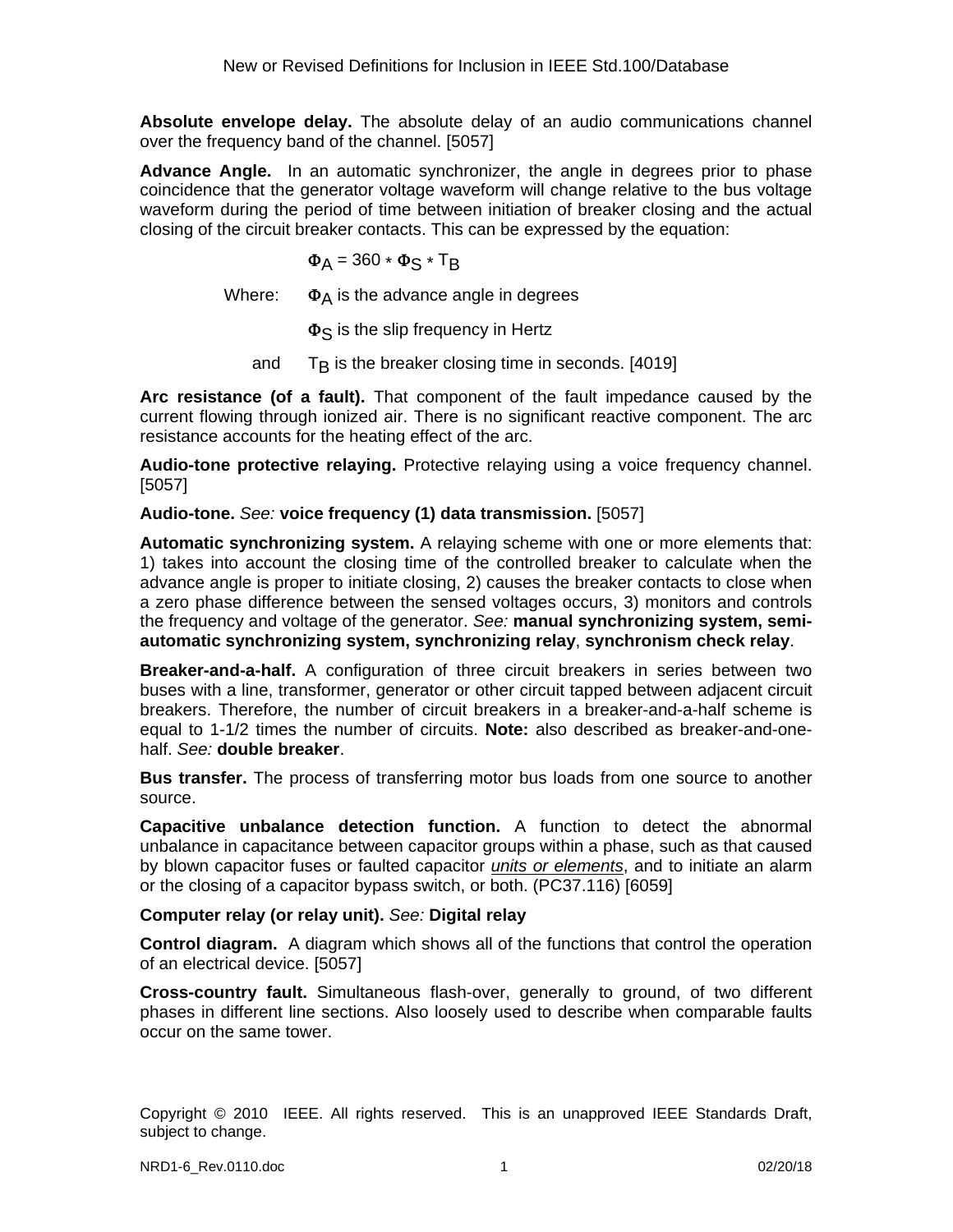**Differential bus protection.** A bus protection method in which an internal fault is identified by the amount of difference between the currents entering the bus and those exiting the bus. (PC37.234) [6059]

**Differential current**. The sum of all currents entering and leaving a section of the electrical system; measured with consistent polarity. Also referred to as an operating current. *See:* restraining current. (PC37.234) [6059]

#### **Digital fault recorder (DFR).** *See:* **transient fault recorder**.

**Digital relay (or relay unit).** A static relay or relay unit in which the designed response is developed by converting the inputs into numeric form and manipulating them mathematically or logically. *See:* **static relay**.

**Directional bus protection.** A method of protection in which an internal fault is identified based on the direction of fault currents associated with the protected bus. The method can be based on absolute current directions with respect to a selected reference, or relative directions with no reference required (phase comparison). (PC37.234) [6059]

**Directional comparison blocking.** A pilot system in which the channel equipment (usually "on" - "off" power line carrier) is used to block tripping at the remote terminal for external faults. Tripping is accomplished by forward overreaching elements in the absence of a blocking signal from the remote terminal. *See:* **directional comparison protection.** [5057]

**Directional comparison unblocking.** A pilot system similar in all aspects to a permissive overreaching transfer trip scheme except that the unblocking scheme provides a tripping window (typically 150 - 300 msec) following loss of channel. A frequency shift carrier system is usually used, with normal transmission of the guard (blocking) frequency. External faults do not produce loss of channel. *See:* **directional comparison protection.** [5057]

**Disc-type reactor.** A high-voltage shunt reactor that is constructed of disk-type coils. These coils are wound with one or more copper straps in parallel. The first turn is wrapped around an insulating cylinder, then a number of turns is wound over this first turn, producing a disk section. A combination of these sections forms one phase of the reactor. [5057]

**Distributed resources.** Power sources such as small generators, photovoltaic units, fuel cells, etc., that are connected on distribution circuits and dispersed throughout the utility distribution system. (PC37.230) [6059]

**Distribution automation.** A technique used to limit the outage duration and restore service to customers through fault location identification and automatic switching. (PC37.230) [6059]

**Distribution factor (Ds).** The per unit current at a location in the power system as a per unit of fault current. [5057]

**Double breaker.** A configuration of two circuit breakers in series between two buses with a line, transformer, generator or other circuit tapped between the circuit breakers.

**Dropout (of a relay).** That level of the measured quantity at which a sensing device will just reset. *See:* **pickup (of a relay), reset (of a relay).**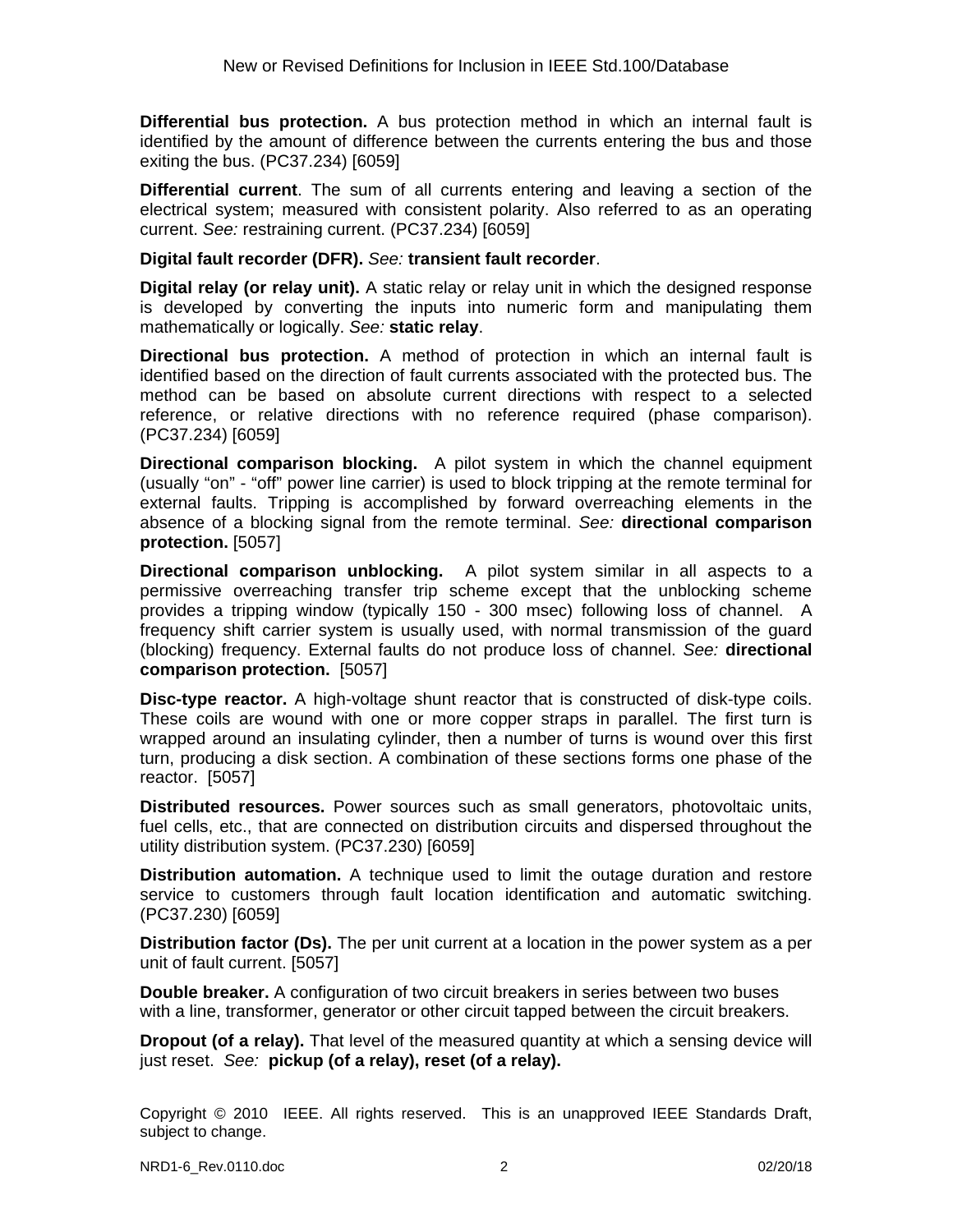**Fast transfer.** The process of transferring load from one source to another source with no intentional delay, designed so that the two source breakers are not closed at the same time during the transfer process, and the time that the breakers are simultaneously open is minimized (usually less than 10 cycles). *See:* **in-phase transfer, parallel transfer, residual voltage transfer, slow transfer.**

**Fault impedance.** The impedance at the point of the fault, which can include the impedance of the arc, the fault initiating object and the tower footing resistance. (C37.113)

**Fault locator.** A device, either hardware or software, that calculates fault location. [5057]

**Fault recorder.** *See:* **transient fault recorder**.

**Four-reactor scheme.** A shunt reactor arrangement consisting of three wye-connected reactors and a fourth connected from neutral to ground. [5057]

**Ground fault (transmission & distribution protective relays).** An insulation failure between an energized conductor and ground.

**Ground potential rise (GPR).** The difference in ground potential between a location in proximity to a point of large current injection into the ground and any remote ground point. GPR is usually caused by a short circuit of an energized power conductor to ground and is the result of the injected current flowing through the impedance of the ground circuit.

**Hardware failure (relays).** Inability of a relay to perform properly due to a malfunction of one or more physical components, which must be replaced to correct the malfunction. [4019]

**Hybrid Relay.** A protective relay in which the designed response is developed using more than one technology. [6059]

**Inadvertent energizing.** Accidentally energizing a generator that is off-line, with the field de-energized. [4019]

**Inductive coupling (electric system).** That characteristic of electric circuits in which longitudinal voltage is developed in one circuit due to its proximity to a second circuit that has current flowing in it. *See:* **capacitive coupling, mutual coupling**.

**In-phase transfer (motor bus).** The process of transferring load from one source to another source, designed so that the two source breakers are not closed at the same time during the transfer process. The load is allowed to be powered from the second source if there is an acceptable predetermined difference between the respective voltage phasors of the load voltage and the second source voltage. *See:* **fast transfer, parallel transfer, residual voltage transfer, slow transfer**.

**Input supervision (relays).** A controlling input to a protective relay by external means to permit or prevent the operation of the relay. *See:* **supervision (relays), output supervision (relays)**.

**Interrupting medium.** The material used to facilitate the interruption of the arc during opening of a switching device. (PC37.230) [6059]

**Key, keyed, keying ([9] protective relay telecommunications).** An external signal initiating a change in state of a communications channel trip condition. [5057]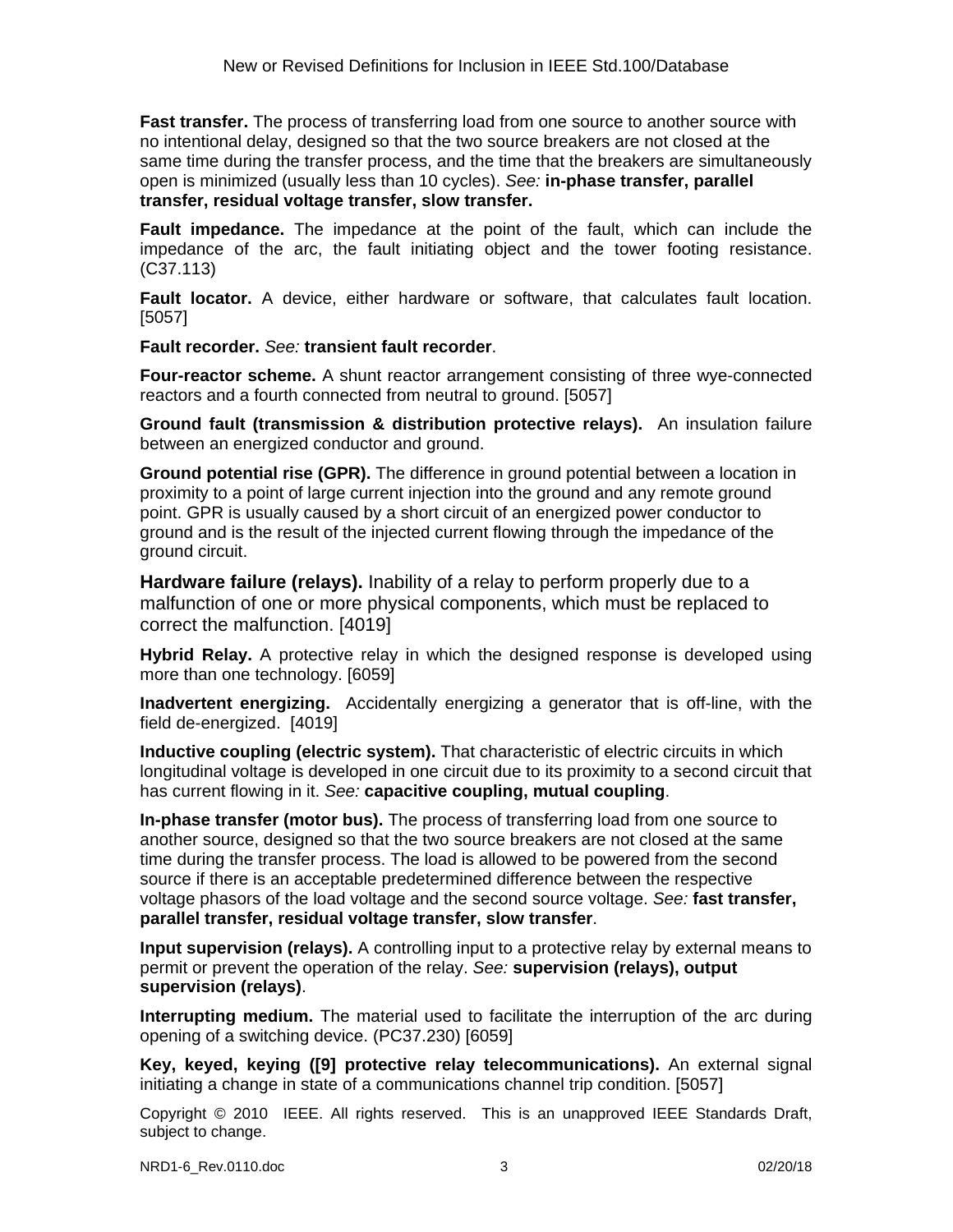#### **Line outage.** *See:* **outage**.

**Linear coupler.** A transformer with a non-magnetic core, having a low energy voltage output that varies linearly with the primary current.

**Low-impedance scheme.** A differential method of bus protection using current transformers connected to a low impedance load that maintains stability during saturation of current transformers from external faults using the concept of restraint or other means. See: high-impedance scheme. (PC37.234) [6059]

**Manual synchronizing system.** A control scheme whereby an operator controls the generator voltage, frequency, and breaker closing. A group of instruments provides the information required to make the closing decision. The operator's action may be supervised by additional devices that prevent incorrect closures. *See:* **automatic synchronizing system, semi-automatic synchronizing system, synchronism check relay**. [4019]

**Matching transformer (Audio-tone relaying).** A transformer for matching the impedance of the terminal equipment to the voice frequency channel. [5057]

**Metal oxide varistor (MOV).** An assembly of metal oxide varistor units that limits overvoltages to a given value. In the context of series capacitor banks, the MOV is typically defined by its ability to divert fault current around the series capacitor units, limiting the voltage to a specified protective level while absorbing energy. The MOV is designed to withstand the temporary overvoltages and continuous operating voltage across the series capacitor units. (PC37.116) [6059]

**Microprocessor-based relay.** A relay in which the designed response is developed by using one or more microprocessors. *See:* **digital relay**.

**Motor bus.** An auxiliary system bus that primarily supplies power to motor loads.

**Mutual coupling (electric system).** That characteristic of electric circuits in which voltage is induced in one circuit due to its proximity to a second energized circuit. *See:* **capacitive coupling, inductive coupling**.

**Negative sequence polarization (relays).** A relaying operating principle in which a reference quantity is established for a directional determination using negative sequence voltage or current.

**Neutral reactor (transmission line).** A reactor used in conjunction with three lineconnected shunt reactors to create a high impedance, limiting the flow of secondary arc current.

**Numerical relay (or relay unit).** *See:* **digital relay**.

**Operator window (operator synchronizing window).** A predetermined range of voltage, phase angle and slip frequency within which an operator can safely initiate closing of a circuit breaker to synchronize a generator to the system. *See:* **automatic synchronizing system, manual synchronizing system, semi-automatic synchronizing system.** [4019]

**Output supervision (relays).** Controlling the output of a protective relay by external means to permit or prevent completion of an operation by the relay. *See:* **supervision (relays), input supervision (relays)**.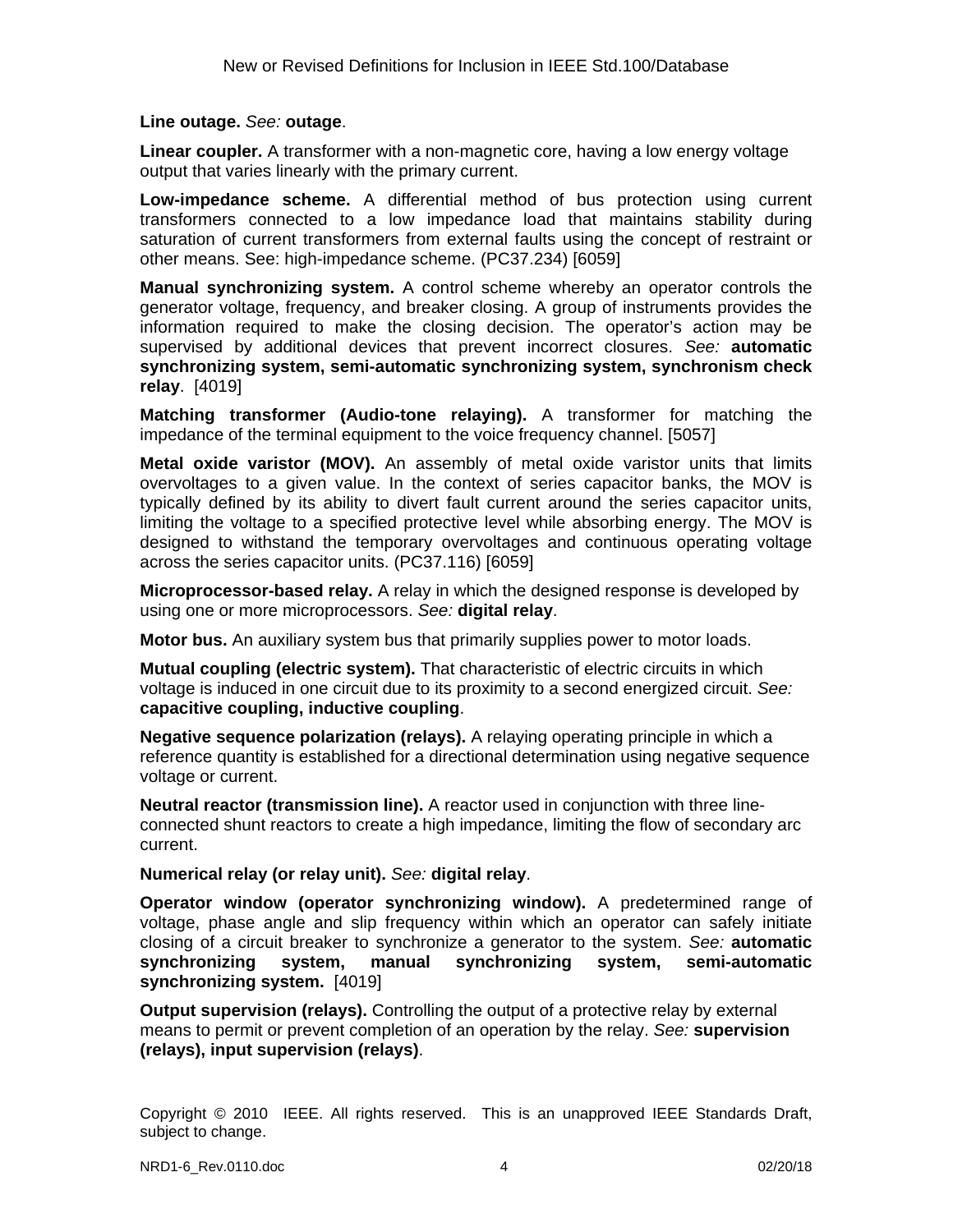**Parallel transfer (motor bus).** The process of transferring load from one source to another, designed to have two source breakers closed at the same time during the transfer process. *See:* **fast transfer, in-phase transfer, residual voltage transfer, slow transfer**.

**Partial cross-polarization (relays).** A variation of cross-polarization in which the directional reference quantity consists of a combination of the voltage associated with the operating quantity and another voltage independent of the operating quantity. For example, "A" phase distance relay may use  $V_A + iV_{BC}$  as its reference voltage. See: **cross-polarization, self-polarization**.

**Partial differential scheme.** A variation of a bus differential protection scheme in which some currents are excluded in the summation, typically due to the unavailability of current transformers. The natural current unbalance resulting from partial summation is taken into account at the expense of sensitivity. (PC37.234) [6059]

**Percentage restraint.** In a differential relay, the restraining effect of through-current on the pickup current. This effect may be expressed as the ratio of differential current to the through-current, which must be exceeded for the relay to operate. The through-current may be expressed as the lesser, greater or mean of the individual restraint currents. Alternatively, the effect may be expressed as a percentage by which the pickup current of the relay increases as the mean through-current increases.

**Phantom tertiary.** An apparent tertiary that some transformer core configurations manifest. [5057]

**Phase angle regulator (regulating transformer**). A high voltage phase shifter used for power flow control, usually equipped with an exciting winding and a series winding, requiring special relaying consideration that differs from conventional transformer relaying. [4019]

**Pickup (of a relay).** That level of the measured quantity at which a sensing device will just operate. *See:* **dropout (of a relay), reset (of a relay).**

**Pole-mounted sectionalizing device.** *See:* **automatic line sectionalizer.**

**Polarizing voltage.** The input voltage to a relay that provides a reference for establishing the direction of the operating current. (PC37.230) [6059]

**Pole-mounted sectionalizing device.** *See:* **automatic line sectionalizer.** [4019]

**Primary arc current (single-phase tripping).** The current in a phase-to-ground fault prior to single-phase tripping. *See:* **secondary arc current (single-phase tripping)**.

**Principle failure (of a relay).** Inability of a relay to perform properly due to an inaccuracy or error in the relay concept or algorithm. To correct the principle failure, the relay must be conceptually redesigned. [4019]

**Reporting rate.** A rate in frames per second that a device, such as a Phasor Measurement Unit, periodically transfers to a data collection device. [5057]

**Residual voltage transfer (motor bus).** The process of transferring load from one source to another source through breaker schemes, designed so that the two source breakers are not closed at the same time during the transfer process. The voltage magnitude at the load bus must fall below a predetermined level before the load is connected to another source. *See:* **fast transfer, in-phase transfer, parallel transfer, slow transfer**.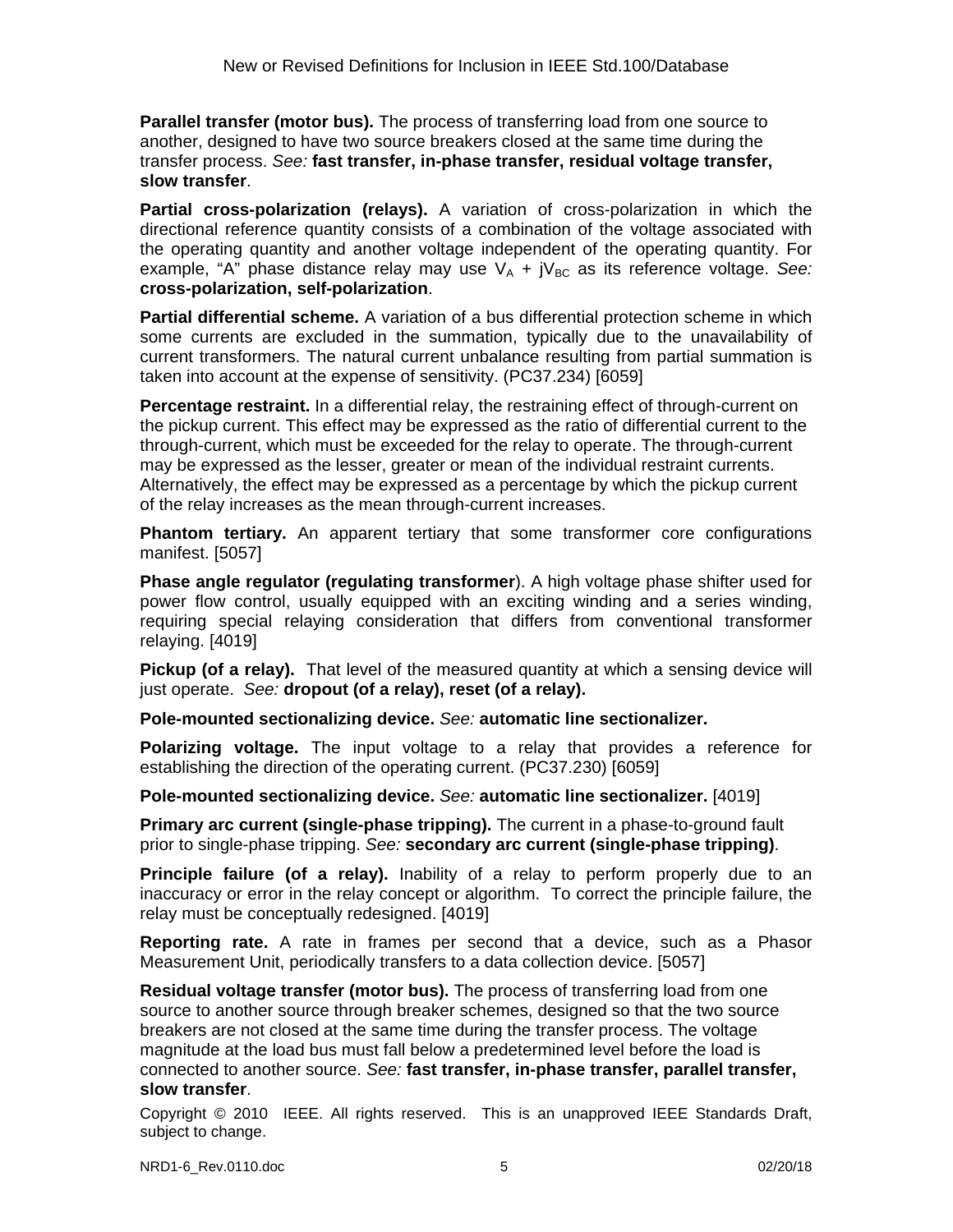**Resistor pad.** A network of resistors designed to attenuate a signal by a given amount. [5057]

**Restraining current.** A current in a low impedance differential relay which is derived from all currents of the differential zone to make the differential function more secure when current transformers are saturated due to external faults. It is used in conjunction with a percentage differential characteristic to desensitize the effect of the differential current and reflects the severity of external faults. See: differential current. (PC37.234) [6059]

**Restricted earth relay.** A sensitive relay that is designed to detect ground faults within a well-defined protective zone (e.g., winding differential). [6059]

**Ring bus.** A closed loop configuration of two or more circuit breakers with a line, transformer, generator or other circuit tapped between adjacent circuit breakers. Therefore, a ring bus scheme has an equal number of breakers and circuits. In practice, the minimum number of circuits is three.

**Sealing current.** A small current, approximately one milliampere dc, introduced by the communications channel provider to prevent corrosion caused by small accumulations of oxides at splices and other connection points. [5057]

**Secondary arc current (single-phase tripping).** The current in a phase-toground fault after single-phase tripping. It is the sum of two currents derived from the electrostatic and electromagnetic coupling from the remaining energized phases and adjacent lines after the primary arc current contribution is removed by opening the line circuit breakers. *See:* **primary arc current (single-phase tripping)**.

**Self-polarization (relays).** A distance relay operating principle in which the directional reference (polarizing) voltage is the same voltage used for the distance measurement. For example, "A" phase distance relay uses V<sub>AG</sub> as a reference. See: **crosspolarization, partial cross-polarization**.

**Semi-automatic synchronizing system.** A relaying scheme that has aspects of both the manual and automatic synchronizing systems in that either one or the other will match the generator or close the breaker, but not both. *See:* **automatic synchronizing system, manual synchronizing system.**

**Sequential tripping.** Tripping of breakers in a predetermined sequence. (PC37.234) [6059]

**Sequential tripping logic.** Tripping logic applied to provide security against a possible turbogenerator overspeed upon an opening of the generator breaker(s) during a tripping of the unit; such as for a "normal" (manual) unit shutdown or a "turbine trip" unit shutdown. A reverse power relay (32), monitoring the flow of real power into the unit, is used to initiate tripping of the generator breaker(s). [6059]

**Single-phase tripping.** Disconnecting only the faulted phase during a single-phase-toground fault on a polyphase power system.

**Slow transfer (motor bus).** The process of transferring load from one source to another source, designed so that the two source breakers are not closed at the same time during the transfer process. A time interval, usually in excess if 20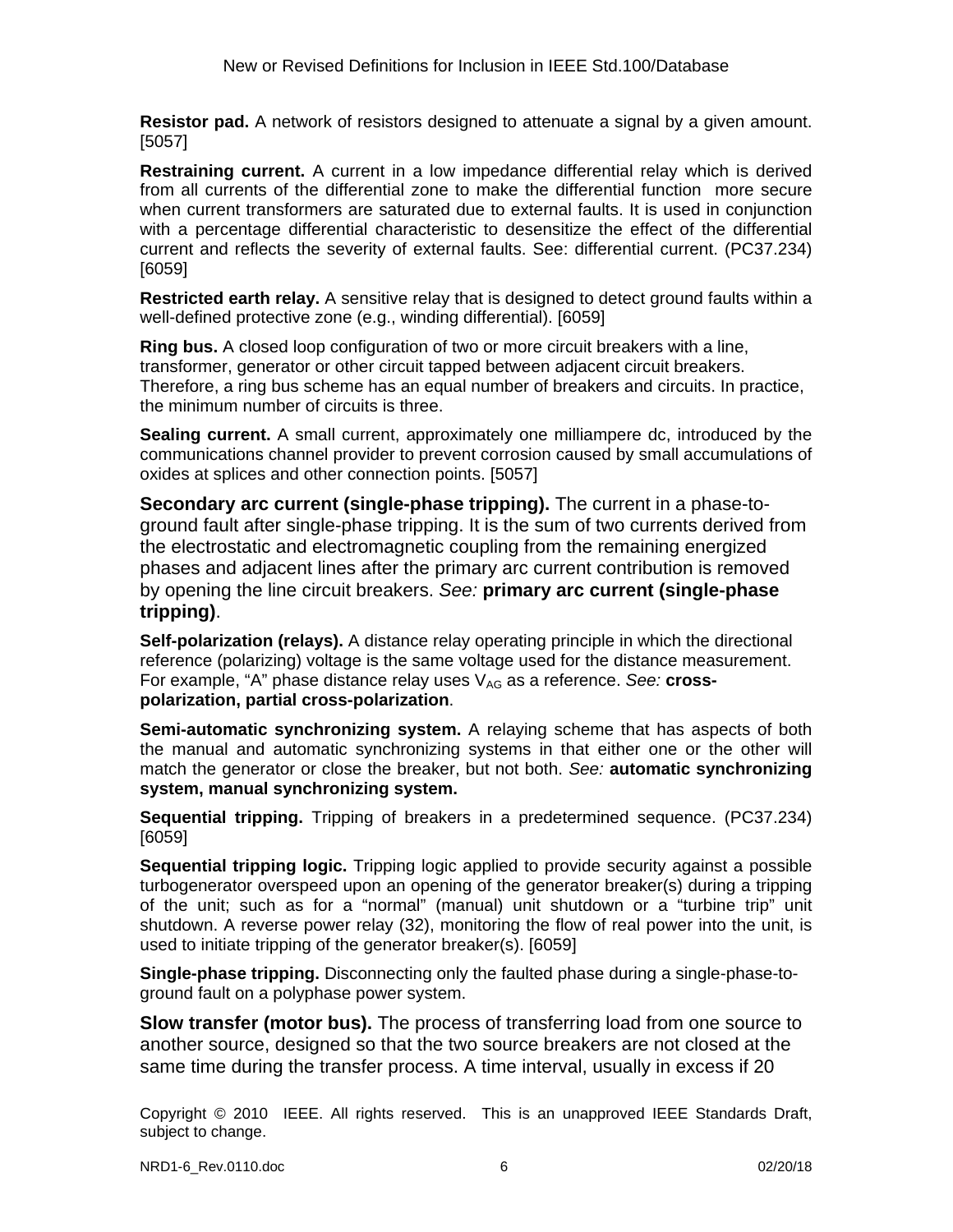cycles, occurs before the load is powered from another source. *See:* **fast transfer, in-phase transfer, parallel transfer, residual voltage transfer**.

**Special Protection System (Remedial Action Scheme):** An automatic protection system designed to detect abnormal or predetermined system conditions, and take corrective actions other than or in addition to the isolation of faulted components to maintain system reliability. *See:* **System Integrity Protection Systems** (SIPS Survey-WG C4) [6059]

**Spill current.** The difference in two input currents that are supposed to be equal, as in a differential application. (C37.91)

**Start-up source.** A source of generating plant auxiliary power that is independent of the availability of the main generator.

**Steel armor.** *See:* **armored cable.**

**Supervision (relays).** A function that allows one or several elements of a protective device to either perform an intended action or to inhibit that action depending on the condition of an input. A supervising relay may control the supervised element(s) directly (input supervision) or it may only control the disposition of the output signal of the element(s) (output supervision). *See:* **input supervision (relays), output supervision (relays)**.

**Sympathetic tripping.** The phenomena where a breaker trips for a fault on a nearby circuit, usually caused by current inrush on a circuit after the faulted feeder breaker opens and the system voltage returns to normal. (PC37.230) [6059]

**Sync-check relay.** *See:* **synchronism check relay.**

**System Integrity Protection Systems (SIPS).** The SIPS encompasses Special Protection Schemes (SPS), Remedial Action Schemes (RAS), as well as additional schemes such as underfrequency (UF), undervoltage (UV), out-of-step (OOS), etc. A SIPS is applied to the overall power system or a strategic part of it in order to preserve system stability, maintain overall system connectivity, and to avoid serious equipment damage during major events. (SIPS Survey-WG C4) [6059]

**Theoretical phasor.** The phasor value of an ac signal derived by mathematical analysis. [5057]

**Three-line diagram (ac).** A diagram that represents a group of three-phase power system elements with three lines (or four, including neutral) interconnecting the elements. *See:* **one-line diagram.**

**Time Sequence Data (TSD) file**. An electronic data file where each data item is identified by a time tag, such as in transient data records, event sequences and periodic data logs. [6059]

**Transient fault recorder.** A recorder that is used to measure electrical quantities and monitor equipment and systems. It automatically records transients when changes occur in the state of the monitored equipment or when system values change. Also called fault recorder, digital fault recorder (DFR), transient recorder or oscillograph.

**Transient overreach.** A tendency of a relay or relay element to reach farther than its set value due to dc offset in the input current. It is usually expressed in percent, calculated as follows: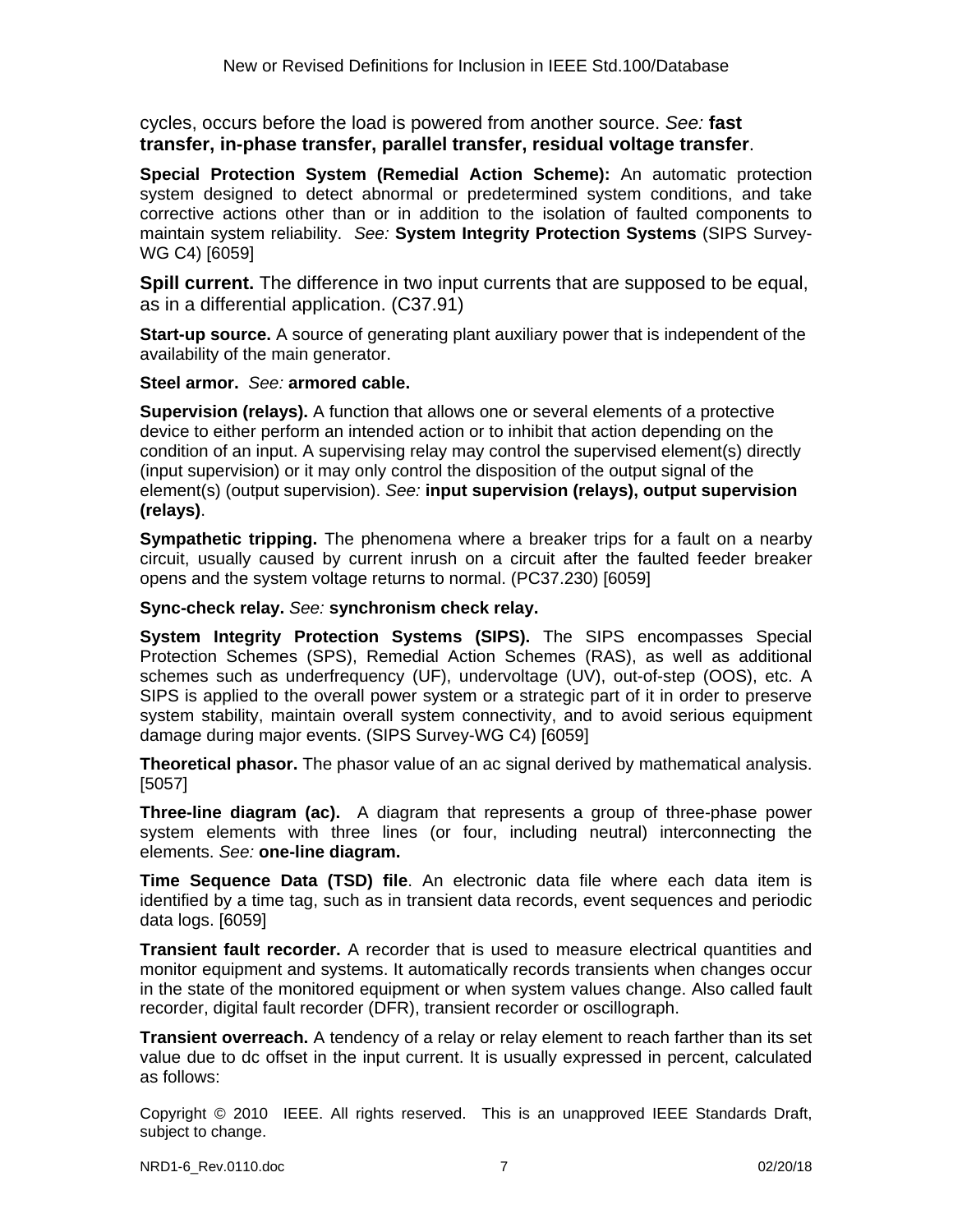$$
Transient Overreach % = \left[\frac{(Measured OperateValue - SetOperateValue)}{SetOperateValue}\right] \times 100\%
$$

#### **Transient recorder.** *See:* **transient fault recorder**.

**Triple modular redundant (TMR):** A term associated with protective relaying systems that have three system processor elements working together. This system can revert to two system processor elements or one in the presence of one or two faulty components, respectively. (SIPS Survey-WG C4) [6059]

**Trip window (unblocking or channel failure).** A trip permission output generated by a receiver after loss of channel (usually within 4 - 6 milliseconds) of 100 - 150 milliseconds duration. This trip window is generated only on the loss of channel and not when the channel is restored. The receiver logic requires that guard be restored and stable before the trip window can again be generated.

**Tripping modes.** This term describes the sequence of operations of the devices that must trip in a relay scheme.

**Unblocking.** A form of permissive overreaching transfer trip modified so that the receiver will generate a trip time window that will permit local tripping if the local relay sees a fault and a loss of channel. *See:* **trip window, permissive overreaching transfer trip.** (C37.113)

**Utility-grade relay (protective relay).** A generic term for a relay that complies with ANSI/IEEE C37.90 and related power switchgear standards, and that usually includes additional maintenance and testing features.

**Varmetric relay.** A relay that responds to the quadrature (imaginary) component of current compared to the polarizing voltage. (PC37.230) [6059]

**Wattmetric relay.** A relays that responds to the in-phase (real) component of current as compared to the polarizing voltage. (PC37.230) [6059]

# **Revise Definitions Currently in IEEE Dictionary:**

**Capacitive unbalance detection function.** A function to detect the abnormal unbalance in capacitance between capacitor groups within a phase, such as that caused by blown capacitor fuses or faulted capacitor *units or elements*, and to initiate an alarm, the closing of the capacitor bypass switch, or both. (PC37.116) [6059]

**Pilot protection.** [Add:] "Also called teleprotection."

## **Additions to the abbreviations section, located in the back of the IEEE Std 100-200X:**

**IED.** intelligent electronic device

**Ds.** distribution factor

**GPR:** ground potential rise